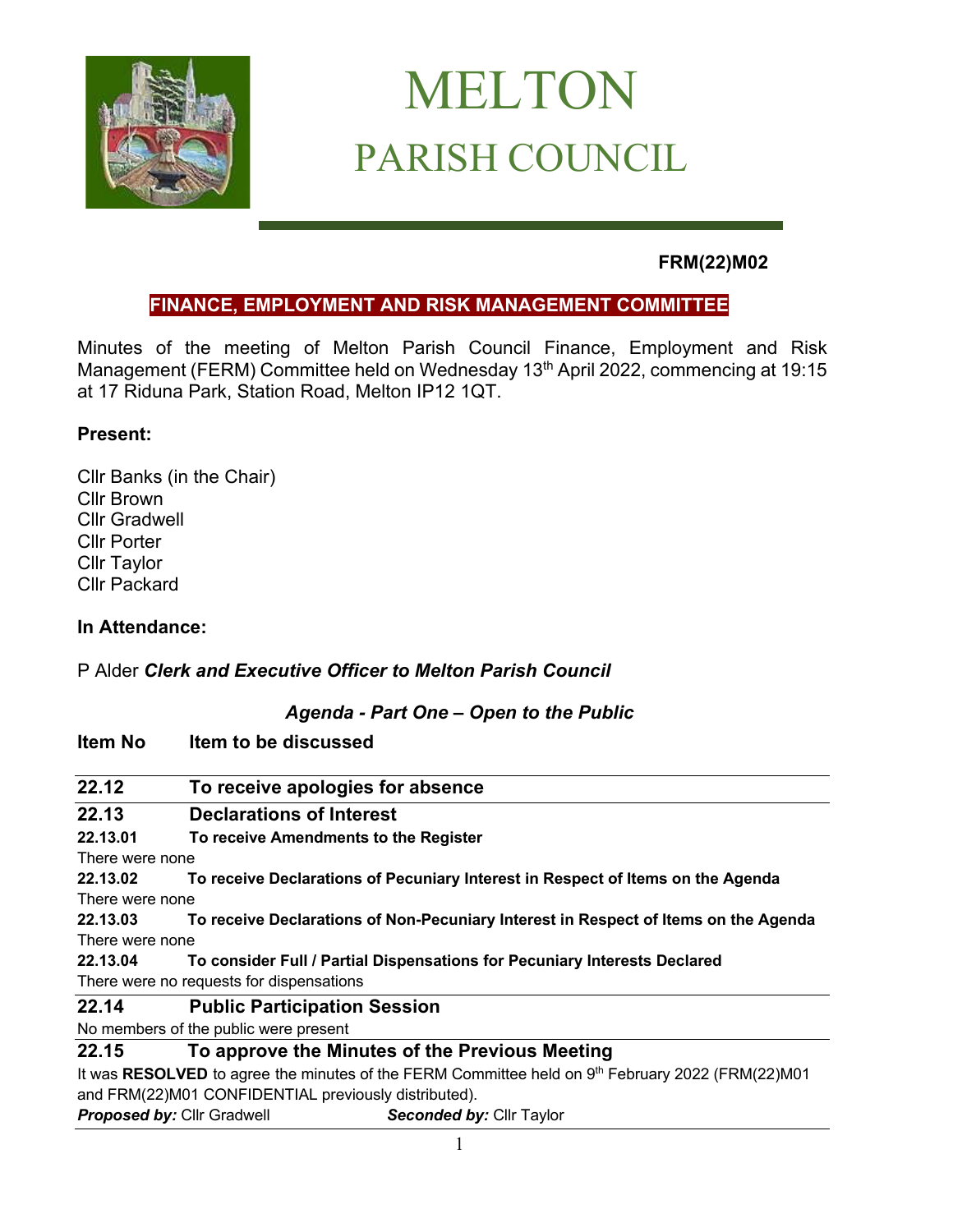## **22.16 To consider Financial and Internal Control matters**

**22.16.01 To consider the Management Accounts for the period 1 April 2021 to 31 March 2022** Papers FRM(22)16.01 and FRM(22)16.01a-k were received and **NOTED**. The Chair verified that the bank statements and building society books matched the reported figures and signed the bank statements. Cllr Gradwell raised an issue that where no budget had been allocated (because spend was against an EMR) it looks like we have overspent. The Clerk explained this would be covered under item 22.16.02.

#### *It was RESOLVED to take Item 21.116.11 out of order on the Agenda*

#### **22.16.07 General and Earmarked Reserves**

Cllr Banks presented paper FRM(22)16.07. In 2019, the internal auditor recommended that MPC should set up an earmarked reserve (EMR) to cover Budget Risk (to cover tenancy income and employment risks). It has not been possible to do this until now due to a reduced General Reserve. However, the year-end position General Reserve of £66k indicates that £5k could be moved to an EMR. It builds resilience and shows financial control, and it addresses a risk on the Risk Register. It was **NOTED** that the reserve could be used whenever necessary. It was **RESOLVED** to **AGREE** to move £5k from the General Reserve to the Budget Risk EMR in the financial year 2021/22 and to review the reserves regularly. If, after regular reviews, there is a similar position at the end of 2022/23 then a further £5k would be transferred in 2022/23. Further transfers would be made on a planned or opportunistic basis.

*Proposed by:* Cllr Brown*Seconded by:* Cllr Porter

#### *It was RESOLVED to revert to the order of the Agenda*

#### **22.16.02 To review the budget for 2022/23**

The Clerk presented the agreed budget, together with some budgets to be reviewed, in papers FRM(22)16.02 and FRM(22)16.02a. It was **RESOLVED** to **AGREE** that the staff salaries budget should be increased to £51k and the pension budget to £8.5k with a view to reviewing again in July when salary increases are considered. Where no budget has currently been assigned, but expected spend will be from EMR, this will now be shown clearly in the 2022/23 accounts. The Pavilion's construction budget will be £300k minus whatever has been spent so far (£23,024). Staff training will be reduced to £500 and a paper on staff expenses relating to the maintenance officer's van will be brought to FERM in July. A saving will also be made on water charges by switching supplier.

**Proposed by: Cllr Porter <b>Seconded by: Cllr** Taylor

#### **22.16.03 New Finance software system**

The Clerk reported that they had received Scribe training and were very pleased with the initial findings. The Clerk would like to transfer across to Scribe and it was unanimously **AGREED** that notice would be given to Rialtas and Scribe would be used going forward. The 2021/22 financial year would be closed off in Rialtas. *Proposed by:* Cllr Porter*Seconded by:* Cllr Gradwell

#### **22.16.04 Internal and External Audit arrangement for 2022/23**

The Clerk reported that the internal audit was booked with Trevor Brown on the 25<sup>th</sup> May and she is collating all the necessary information. Information has been received from PKF Littlejohn and the Internal Audit Report and AGAR statements will be presented to Full Council (May and June meetings).

#### **22.16.05 Bank Accounts**

Paper FRM(22)16.05 was received and it was **RESOLVED** to **AGREE** to open two Lloyds savings accounts, close the Barclays account (once the first Precept and CIL payments have been received) and decide the split of money between the two Lloyds accounts once they are open, ensuring there are readily available funds for the Pavilion project.

#### *Proposed by:* Cllr Brown*Seconded by:* Cllr Taylor

#### **22.16.06 District CIL**

Cllr Banks reported on the response from ESC's CEO regarding his District CIL spend letter sent in March (papers FRM(22)16.06a and FRM(22)16.06b). It was **AGREED** that the Clerk will arrange a meeting between the Council (Cllrs Banks, Brown, Gradwell and Porter) and SCC (Cllr Alexander Nicoll, David Chenery and Kerry Allen) to understand how best to proceed with applying for District CIL funding and/or